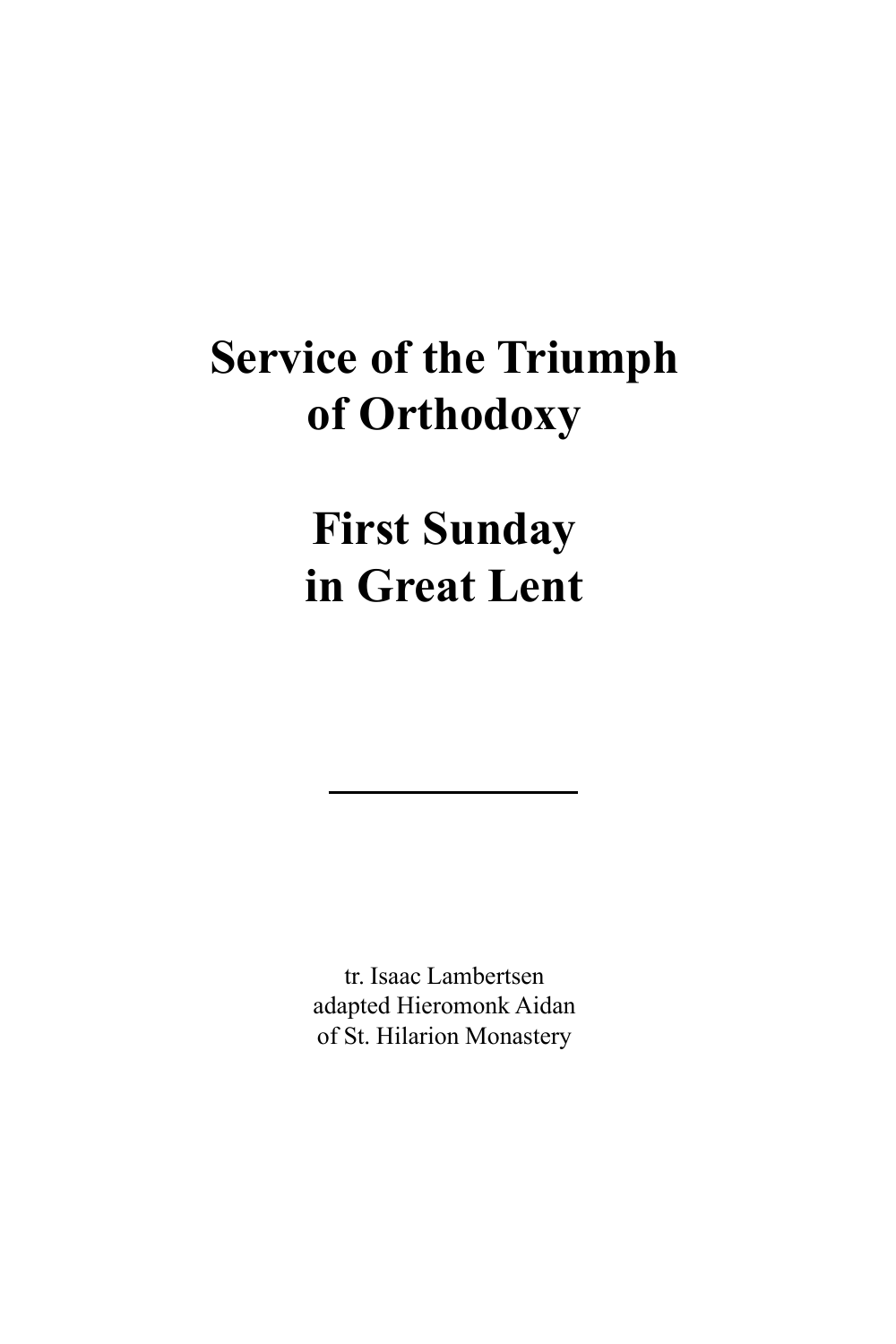## ORDER FOR THE OFFICE OF THE TRIUMPH OF ORTHODOXY**,**

**WHICH THE HOLY CHURCH CELEBRATES ON THE FIRST SUNDAY OF THE GREAT FAST**

*After the Dismissal at the end of the Liturgy (alternatively, at the conclusion of the reading of the Hours), as the hierarch standeth in his accustomed place, vested, the archimandrites, abbots, priests and deacons come forth from the sanctuary. And the priests bear icons of the Saviour and the Theotokos, and set them upon lecterns.*

*Then the Protodeacon beginneth, saying:* Bless, Master!

*Bishop:* Blessed is our God, always, now and ever, and unto the ages of ages.

*Choir:* Amen. *(in "Of Thy Mystical Supper" tone, tone VI:)* O Heavenly King, Comforter, Spirit of truth, | Who art everywhere present and fillest all things, | Treasury of good gifts and Giver of life, | come and abide in us, and cleanse of all impurity, | and save our souls, | O Good One.

*Then the Reader shall say:*

Holy God, Holy Mighty, Holy Immortal, have mercy upon us. *Thrice*

Glory to the Father, and to the Son, and to the Holy Spirit, now and ever, and unto the ages of ages. Amen.

All-holy Trinity, have mercy upon us. O Lord, wash away our sins. O Master, pardon our offenses. O Holy One, visit and heal our infirmities, for thy name's sake.

Lord, have mercy! *Thrice*

Glory to the Father, and to the Son, and to the Holy Spirit, now and ever, and unto the ages of ages. Amen.

Our Father Who art in heaven, hallowed be thy Name. Thy kingdom come. Thy will be done, on earth as it is in heaven. Give us this day our daily bread. And forgive us our debts, as we forgive our debtors. And lead us not into temptation; but deliver us from evil.

*Priest:* For Thine is the kingdom, the power, and the glory, of the Father, and of the Son, and of the Holy Spirit, now and ever, and unto the ages of ages. Amen. *Reader:*

Lord, have mercy! *Twelve times*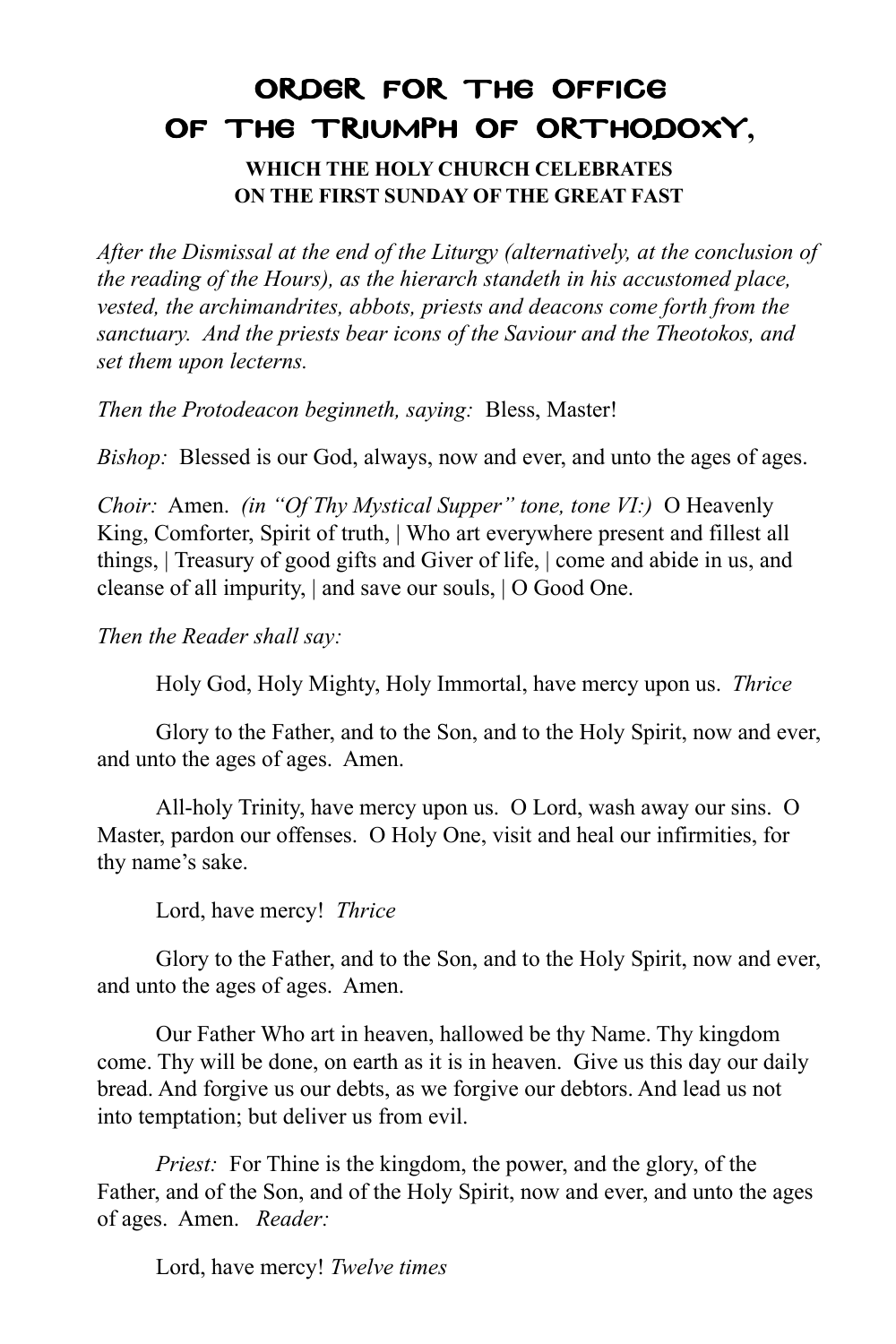Glory to the Father, and to the Son, and to the Holy Spirit, now and ever, and unto the ages of ages. Amen.

O come let us worship God our King. O come let us worship and bow down before Christ, our King and God. O come let us worship and bow down before Christ Himself, our King and God.

#### *And he then reciteth Psalm 74:*

We will confess Thee, O God, we will confess Thee, and we will call upon Thy name. I will tell of all Thy wonders. When I am given the appointed time, I will judge uprightly. The earth is melted and all that dwell therein; it is I that made steadfast the pillars thereof. I said to the transgressors: Do not transgress; and to the sinners: Lift not up the horn. Lift not up your horn on high, and speak not unrighteousness against God. For judgement cometh not from the byways, nor from the west, nor from the desert mountains, for God is judge. This man He humbleth, and another He exalteth; for in the hand of the Lord there is a brimming cup of unmingled wine. And He hath inclined it from side to side, but the dregs thereof were not fully emptied out; all the sinners of the earth shall drink of them. But as for me, I will rejoice for ever; I will chant unto the God of Jacob. And all the horns of the sinners will I break, but the horn of the righteous man shall be exalted.

Glory to the Father, and to the Son, and to the Holy Spirit, now and ever, and unto the ages of ages. Amen.

Alleluia, alleluia, alleluia, Glory to thee, O God! *Thrice*

#### **Great Litany**

*Then the Protodeacon (Deacon) intones the Great Litany, with festal petitions:*

*Protodeacon, or Deacon:* In peace let us pray to the Lord.

*Choir:* Lord, have mercy. *And so after each petition.*

*Deacon:* For the peace that is from above, and for the salvation of our souls, let us pray to the Lord.

For the peace of the whole world, the good estate of the holy Churches of God, and the union of all, let us pray to the Lord.

For this holy temple, and for those who with faith, reverence and the fear of God enter herein, let us pray to the Lord.

For the Holy Orthodox Patriarchs; for our lord, the Very Most Reverend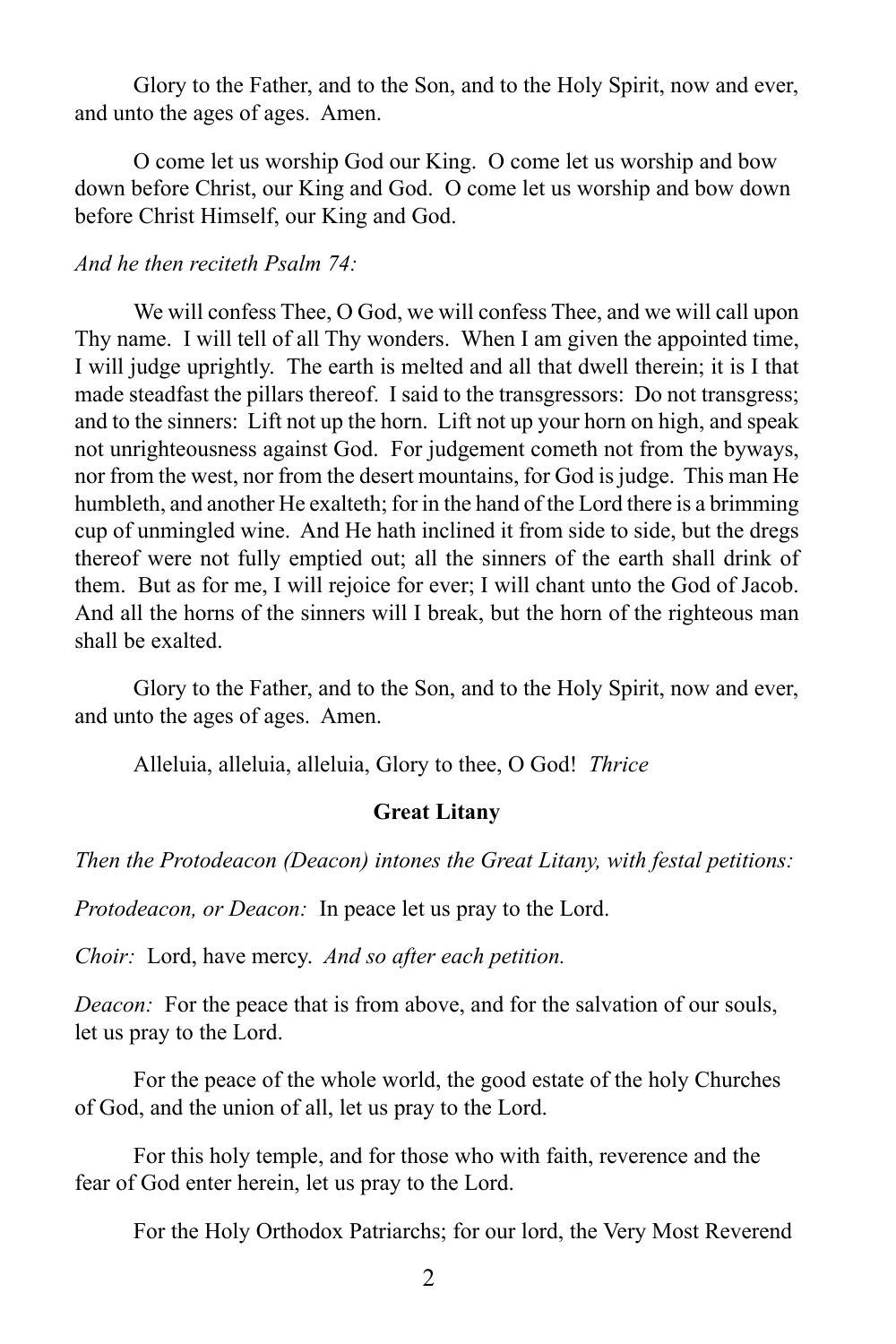Evloghios, our Metropolitan; for our lord, the Most Reverend N., our Archbishop.; for the venerable priesthood, for the diaconate in Christ, for all the clergy and the people, let us pray to the Lord.

For this land, its authorities and armed forces, let us pray to the Lord.

For this holy abode (*or* city *or* town), for every city and land, and for the faithful that dwell therein, let us pray to the Lord.

For seasonable weather, for an abundance of the fruits of the earth, and for peaceful times, let us pray to the Lord.

That He may look upon His Holy Church with a merciful eye, preserve it unvanquished and unharmed by heresy and superstition, and protect it by His peace, let us pray to the Lord.

That He may heal its divisions, turn all who have fallen away to the knowledge of the Truth by the power of the Holy Spirit, and number them among His chosen flock, let us pray to the Lord.

That with the light of His divine reason He may enlighten the minds of those who have been dazzled by unbelief, and may strengthen His faithful and preserve them steadfast in the right way, let us pray to the Lord.

For those who travel by sea, by land, or by air; for the sick and the suffering, for captives, and for their salvation, let us pray to the Lord.

That we may be delivered from all tribulation, wrath, and necessity, let us pray to the Lord.

Help us, save us, have mercy upon us, and keep us, O God, by Thy grace.

Calling to remembrance our most holy, most pure, most blessed and glorious Lady, the Theotokos and Ever-virgin Mary, with all the Saints, let us commend ourselves and one another, and our whole life unto Christ our God.

*Choir:* To Thee, O Lord.

*Priest:* For unto Thee is due all glory, honor and worship: to the Father, and to the Son, and to the Holy Spirit, now and ever, and unto the ages of ages.

*Choir:* Amen.

*Then, the Protodeacon (or Deacon) intoneth "God is the Lord...," which the choir repeateth, in Tone IV, followed by these troparia—*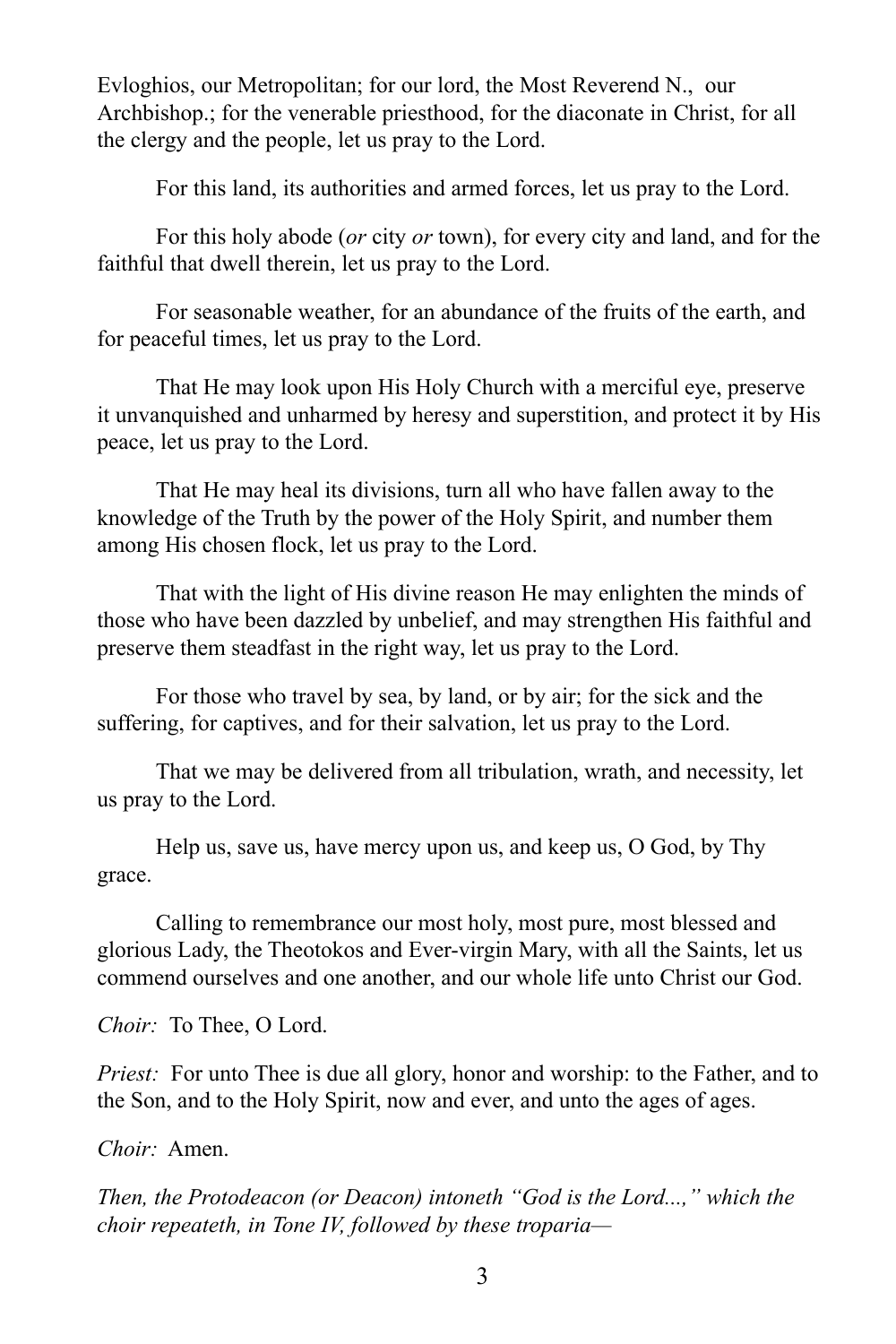

*In Tone IV:* Glorifying Thee, O Lord, we, Thine unworthy servants, thankful for the great blessings Thou hast bestowed upon us, do praise, bless, hymn, magnify and give thanks for Thy lovingkindness, and as servants we cry out to Thee with love: O our Saviour and Benefactor, glory be to Thee! *Tone 3 outline:*



Glory..., *in Tone III—*

As unprofitable servants who have been freely vouchsafed Thy blessing and gifts, O Master, earnestly having recourse to Thee we offer such thanksgiving as we are able, and, glorifying Thee as our Benefactor and Creator we cry aloud: Glory to Thee, O all-compassionate God!



Now & ever..., *in Tone IV*—

O Lord, Thou life and resurrection of all, establish this habitation forever, as Thou didst the majesty of the firmament on high, and hast shown forth the beauty of this holy habitation of Thy glory here below; and accept the prayers we offer Thee unceasingly herein, through the Theotokos.

#### **Readings**

*Protodeacon:* Let us attend.

*Bishop:* Peace be unto all.

*Reader:* And to thy spirit.

*Protodeacon:* Wisdom! Let us attend.

*Reader:* The Prokimenon in the Fourth Tone—

They that are planted in the house of the Lord, in the courts of our God they shall blossom forth.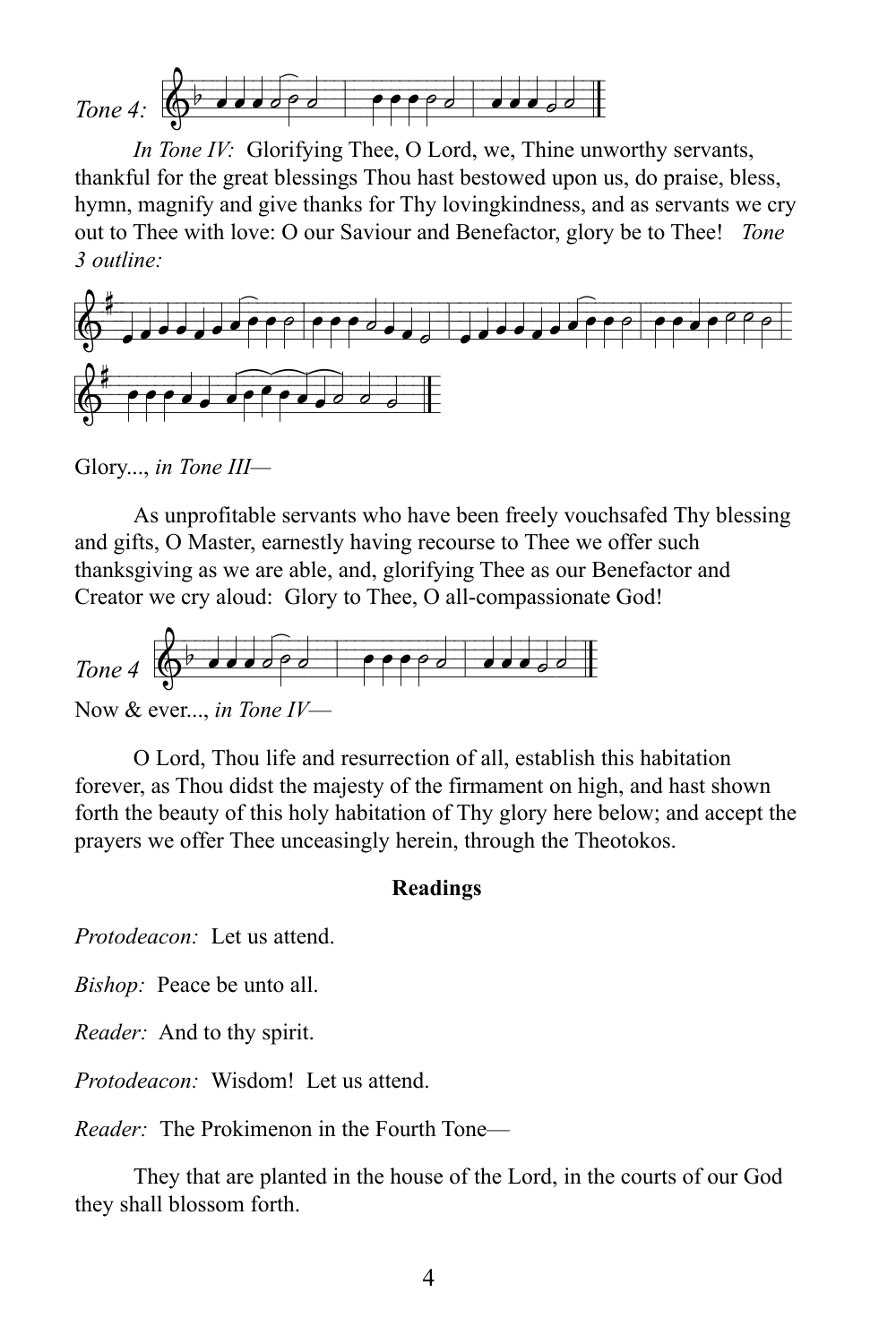*Stichos:* The righteous man shall be glad in the Lord, and shall hope in Him.

*Protodeacon:* Wisdom!

*Reader:* The Reading is from the Epistle of the Holy Apostle Paul to the Romans.

*Protodeacon:* Let us attend.

Brethren, I beseech you: Mark those who cause divisions and offenses contrary to the doctrine which ye have learned; and avoid them. For those who are such serve not our Lord Jesus Christ, but their own belly; and by good words and fair speeches deceive the hearts of the simple. For your obedience is come abroad unto all men. I am glad therefore on your behalf: but yet I would have you wise unto that which is good, and simple concerning evil. And the God of peace shall bruise Satan under your feet shortly. The grace of our Lord Jesus Christ be with you. Amen.

*Protodeacon:* Wisdom! Aright! Let us hear the Holy Gospel.

*Bishop:* Peace be unto all.

*Choir:* And to thy spirit.

*Protodeacon:* The reading is from the Holy Gospel according to Matthew.

*Choir:* Glory to Thee, O Lord, glory to Thee!

*Protodeacon:* Let us attend.

*The Bishop then readeth the appointed Gospel—*

The Lord said: "Take heed that ye despise not one of these little ones; for I say unto you, that in heaven their angels do always behold the face of My Father Who is in heaven. For the Son of man is come to save that which was lost. How think ye? if a man have a hundred sheep, and one of them be gone astray, doth he not leave the ninety and nine, and goeth into the mountains, and seeketh that which is gone astray? And if so be that he find it, verily I say unto you, he rejoiceth more of that sheep, than of the ninety and nine which went not astray. Even so it is not the will of your Father Who is in heaven, that one of these little ones should perish. Moreover if thy brother shall trespass against thee, go and tell him his fault between thee and him alone: if he shall hear thee, thou hast gained thy brother. But if he will not hear thee, then take with thee one or two more, that in the mouth of two or three witnesses every word may be established. And if he shall neglect to hear them, tell it unto the Church: but if he neglect to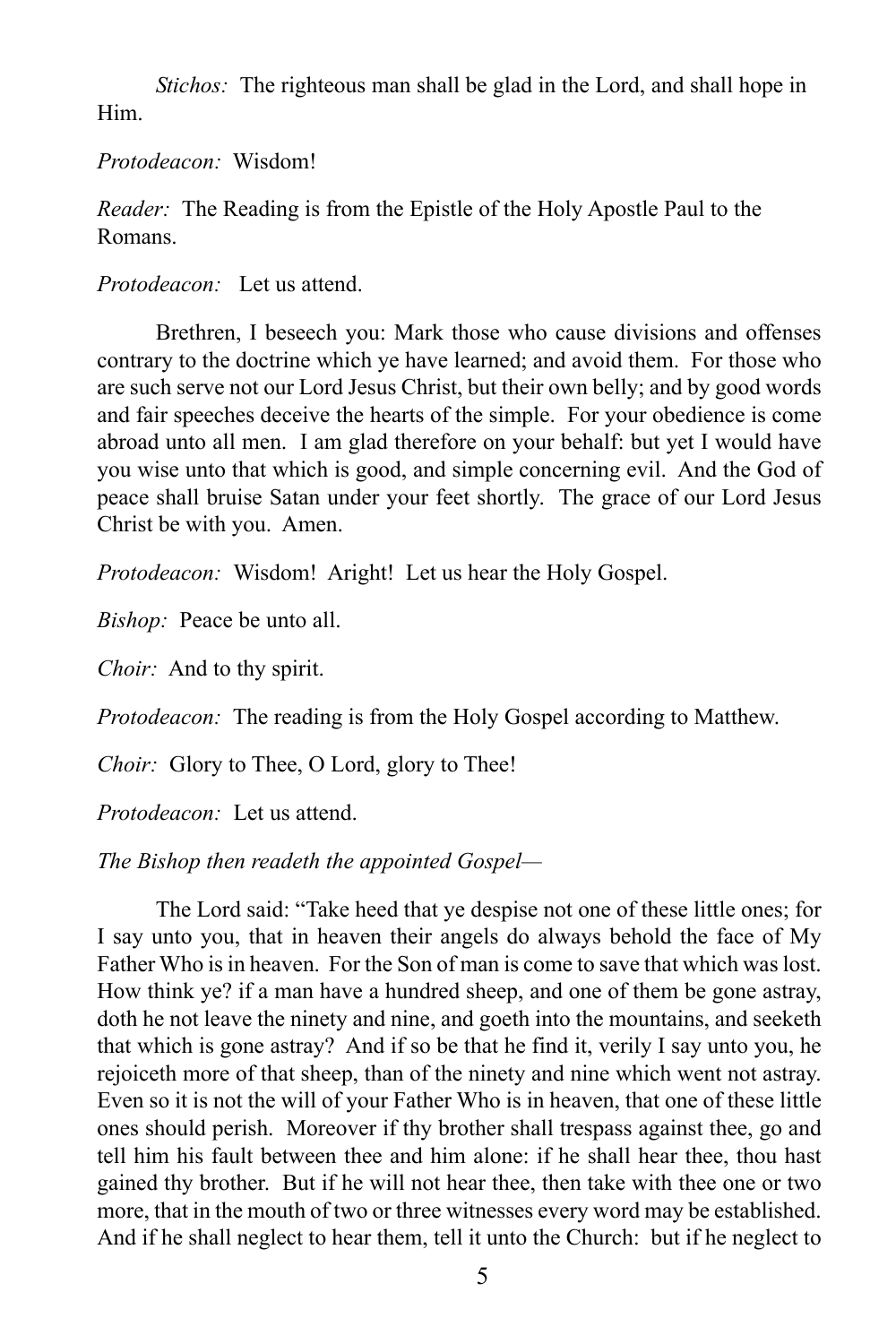hear the Church, let him be unto thee as a heathen man and a publican. Verily I say unto you, Whatsoever ye shall bind on earth shall be bound in heaven; and whatsoever ye shall loose on earth shall be loosed in heaven."

*Choir:* Glory to Thee, O Lord, Glory to Thee!

#### **Litany**

*Then the Protodeacon (or Deacon) intoneth the following litany—*

*Deacon:* Have mercy on us, O God, according to Thy great mercy, we pray Thee, hearken and have mercy.

*Choir:* Lord, have mercy! *Thrice; and so after each petition:*

Again we pray for the Holy Orthodox Patriarchs; for our lord, the Very Most Reverend Evloghios, our Metropolitan, First Hierarch of the Autonomous Metropolia of Western Europe & the Americas; for our lord, the Most Reverend Hilarion., Archbishop of Austin, and all our brethren in Christ.

O Thou Who desirest not the death of sinners, but that they should turn to Thee and live, convert those who have fallen away from Thy holy Church. We pray Thee, O merciful Lord, hearken and have mercy.

O Thou Who in Thy glory didst establish for this world a certain order, convert the opponents of Thy Word, that, together with all the faithful, they may glorify Thee, our God, with true faith and piety. We pray Thee, O merciful Lord, hearken and have mercy.

O Thou Who hast given us the great commandment to love Thee, the Lord our God, with all our heart, and likewise to love our neighbor as ourselves: Do Thou now make hatred, enmity, strife, vengeance, falsehood and all other abominations to cease, and cause true love to reign in our hearts. We pray Thee, O our Saviour, mercifully to hearken and have mercy.

Again we pray also that the Lord God may hearken unto the voice of our supplication, though we be sinners, and have mercy upon us.

*Bishop:* Hear us, O God our Saviour, Thou hope of all the ends of the earth and of those afar off at sea; and be gracious, be gracious, O Master, unto our sins, and have mercy upon us; for Thou art a merciful God, and lovest mankind, and we send up glory unto Thee—the Father, and to the Son, and to the Holy Spirit—now and ever, and unto the ages of ages.

*Choir:* Amen.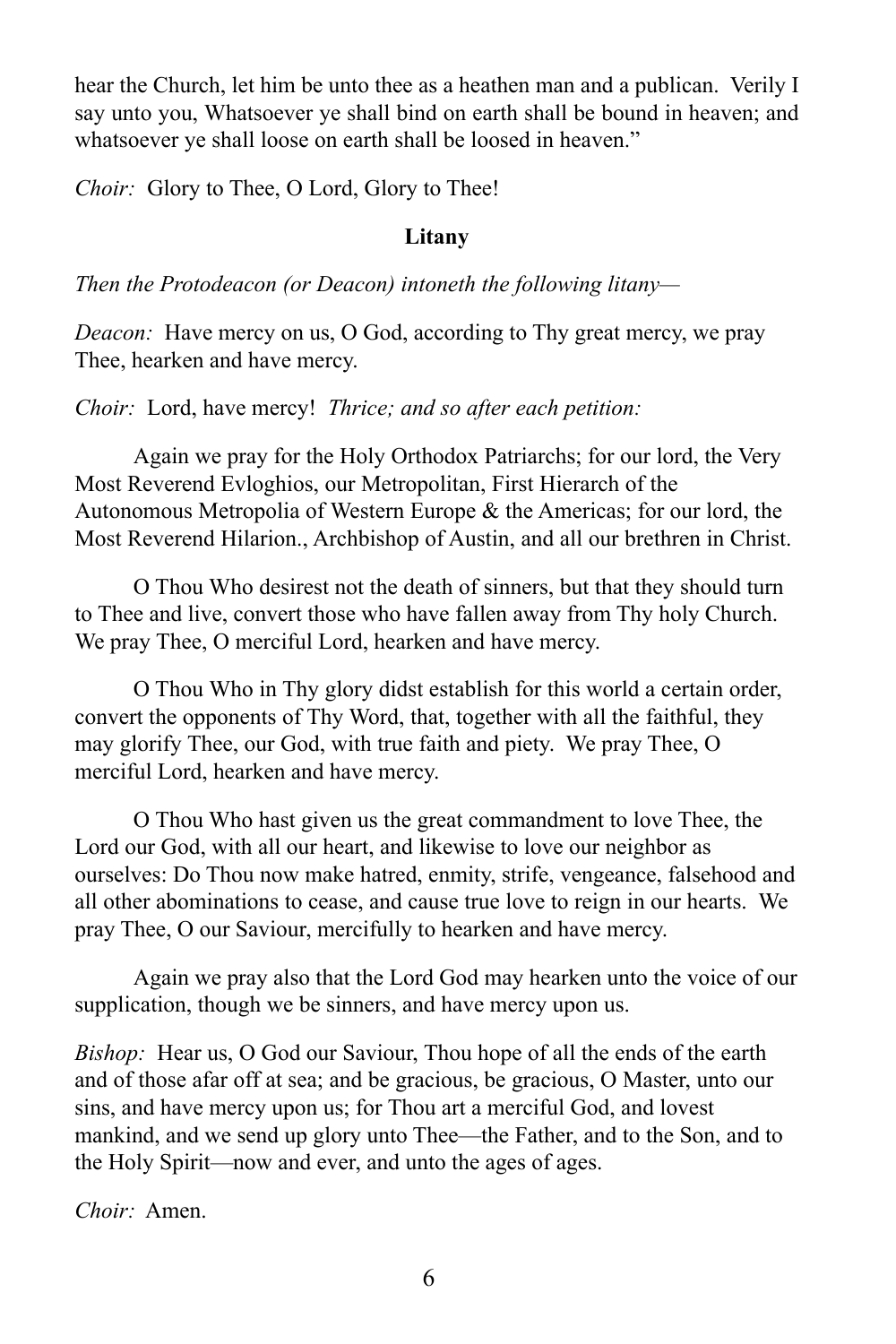*Protodeacon:* Let us pray to the Lord.

*Choir:* Lord, have mercy.

#### *The Bishop then readeth the following Prayer.*

O great and most high God, Master and Maker of all that is made, Who hast filled all Creation with the majesty of Thy glory and dost uphold it by Thy divine power: unto Thee, our most gracious Lord, do we offer thanksgiving, unworthy as we are, for Thou dost not despise us because of our iniquities, but dost vouchsafe even unto us the fullness of Thy mercy. Thou didst send Thine only-begotten Son for our deliverance, and didst manifest Thy great pity toward the human race, for Thou dost desire most earnestly that we should turn to Thee, and be saved. Knowing the weakness of our nature, Thou dost strengthen us with the effectual grace of Thy Holy Spirit; Thou dost console us with Thy saving Faith and a perfect hope in eternal blessedness; and, guiding Thy chosen people to the heavenly Sion, Thou dost cherish us as the apple of Thine eye. We confess Thine exceeding great love for mankind, O Lord, and we give thanks for Thy tender mercy. But seeing multifarious stumbling-blocks, we earnestly beseech Thee, O most good God: Look down now upon Thy Church, and behold how that, though we have joyously received the Gospel of salvation, we are but stony ground. For the thorns of vanity and the tares of the passions cause it to bear but little fruit in certain places and none in others; and with the increase of iniquity, some, opposing the truth of Thy Gospel by heresy, and others by schism, fall away from Thy dignity, and rejecting Thy grace, they subject themselves to the judgment of Thy most holy word. O most merciful and almighty Lord, be not wroth with us for ever; have mercy upon us, Thy Church doth pray, offering Jesus Christ, the Author and Accomplisher of our salvation, as our only Mediator and Advocate before Thee. Be merciful unto us; strengthen us in the right Faith by Thy power, and with Thy divine light illumine the eyes of those in error, that they may come to know Thy Truth. Soften the hardness of their hearts and open their ears, that they may hear Thy voice and turn to Thee, our Saviour. O Lord, set aside their division and correct their life, which doth not accord with Christian piety. Cause all to live holy and blameless lives, and so root the saving Faith firmly in us, that it may bear fruit in our hearts. Turn not Thy face from us, O Lord; but grant unto us the joy of Thy salvation. Endue the pastors of Thy Church with holy zeal, and so direct their care for the salvation and conversion of those in error with the spirit of the Gospel that, guided by Thee, we may all attain to that place where is perfect faith, fulfillment of hope, and true love; and there, with the choirs of the most pure hosts of heaven, may we glorify Thee, our Lord—the Father, the Son, and the Holy Spirit—unto the ages of ages.

*Choir:* Amen.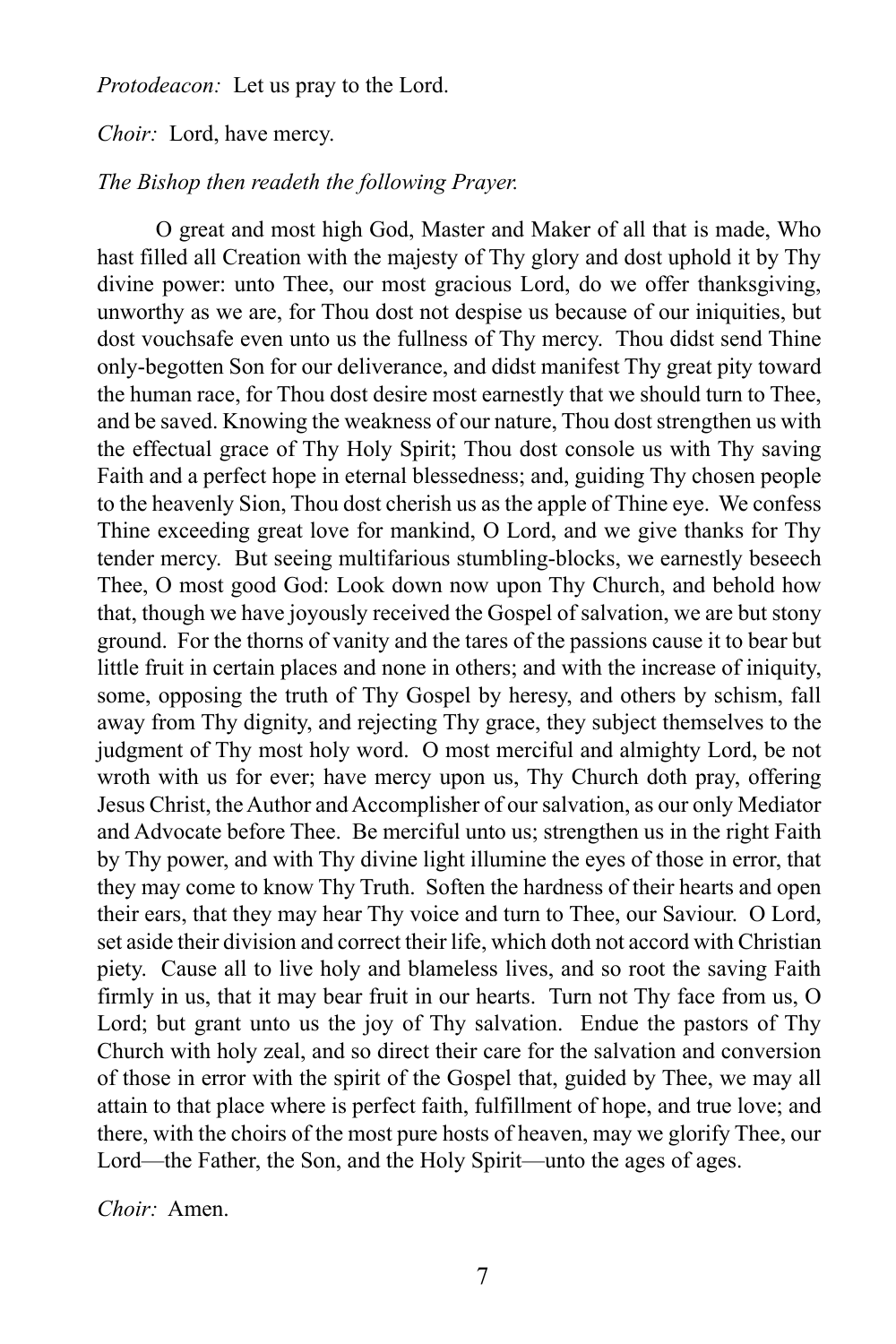#### **Diaconal Proclamation**

*Then the Protodeacon, standing in his appointed place, intoneth—*

What God is as great as our God? Thou art God Who workest wonders.

*He repeateth the same in a louder voice:*

What God is as great as our God? Thou art God Who workest wonders.

*And yet again, a third time, in an even louder voice:*

What God is as great as our God? Thou art God Who workest wonders.

#### *Then he readeth the following—*

Celebrating today the Triumph of Orthodoxy, O ye people, let us glorify above all our good God, Who is blessed for ever. This, our God, having taken thought for and established His beloved inheritance, the Holy Church; and having comforted with His true word our forebears who fell away through transgression, He hath established its foundation in paradise. This is our God, Who, directing man toward His promise of salvation, left not Himself bereft of witness, but proclaimed the salvation which was to come, first through the forefathers and prophets, presenting it by way of divers images. This is our God, Who by the prophets of old spake to the fathers repeatedly and in divers ways, and in latter times spake unto us in the Son, by Whom time was created, Who announced the good pleasure of the Father concerning us, disclosed the mysteries of heaven, confirmed the Truth of the glad tidings by the power of the Holy Spirit, sent the apostles throughout the whole world to preach the Gospel of the kingdom, and confirmed it with divers powers and wonders. Following this saving revelation and holding fast to the glad tidings thereof, we confess that

We believe in one God the Father Almighty, Maker of heaven and earth, And of all things visible and invisible. And in one Lord Jesus Christ, the onlybegotten Son of God; begotten of the Father before all ages: God of God, true God of true God; begotten, not made; of one essence with the Father; by Whom all things were made: Who for us men and for our salvation came down from heaven, and was incarnateof the Holy Spirit and the Virgin Mary, and became man: and was crucified also for us under Pontius Pilate, and suffered, and was buried: and rose again on the third day according to the Scriptures: and ascended into heaven, and sitteth at the right hand of the Father: and He shall come again, with glory, to judge both the living and the dead; Whose kingdom shall have no end. And we believe in the Holy Spirit, the Lord, and Giver of life, Who proceedeth from the Father; Who with the Father and the Son together is worshipped and glorified; Who spake by the prophets: And we believe one Holy, Catholic and Apostolic Church: We acknowledge one baptism for the remission of sins: and we look for the resurrection of the dead, and the life of the age to come.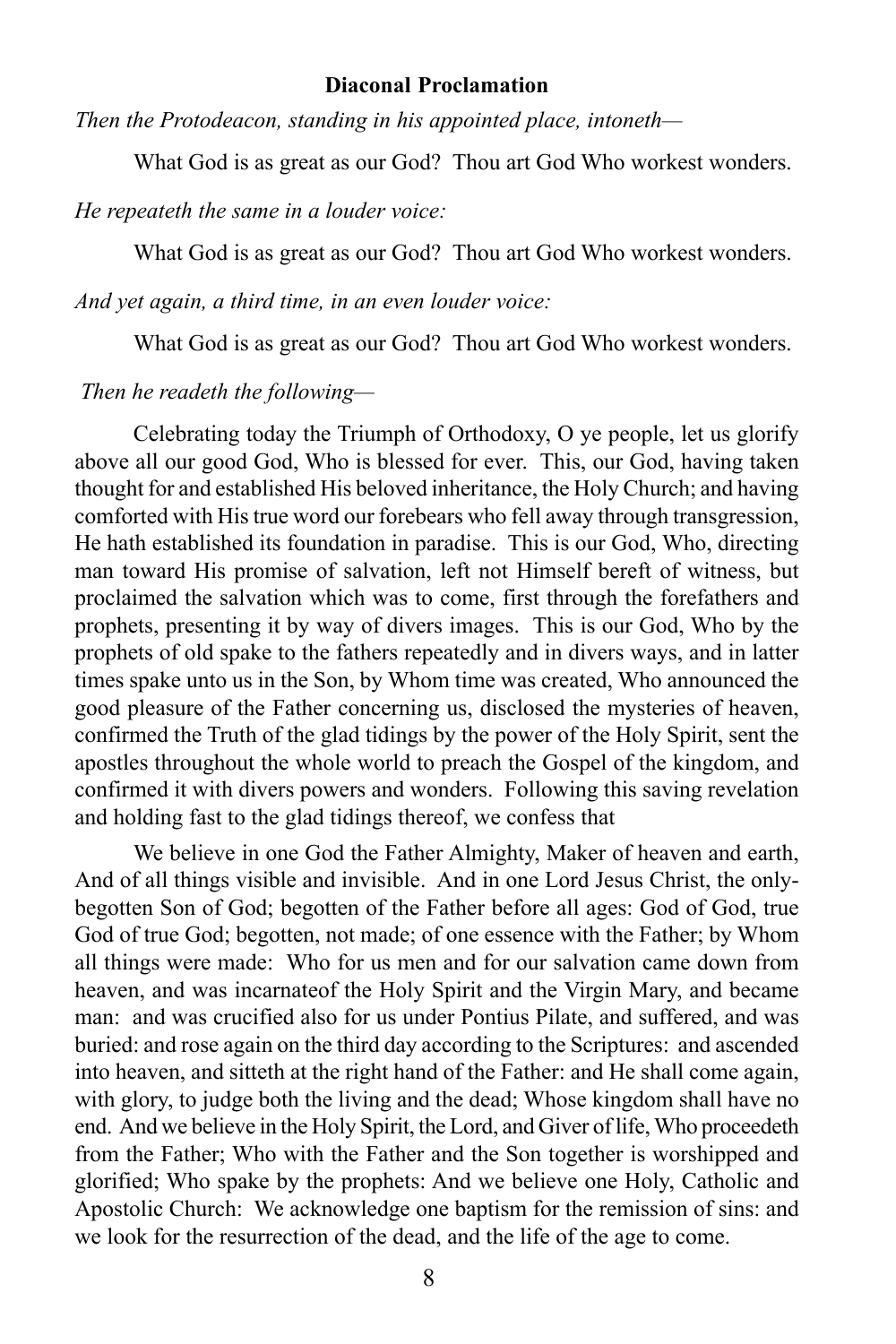#### *Choir:* Amen.

#### *Then, the Protodeacon chanteth:*

This is the Faith of the apostles! This is the Faith of the fathers! This is the Orthodox Faith! This Faith hath established the whole world! *And then he readeth:*

Furthermore, we accept and affirm the councils of the holy fathers, and their traditions and writings which accord with divine revelation. And though the enemies of Orthodoxy oppose this the Lord's providence and saving revelation, yet hath the Lord been mindful of the reproaches of His servants; for He hath mocked those who blaspheme His glory, and hath repelled the audacious enemies of Orthodoxy, and put them to flight. Therefore, as we bless and praise those who submit to the divine revelation and conform their will thereto, so do we cut off and give over to anathema those who oppose this truth, if, while the Lord awaiteth their return and repentance, they do not repent; and in this we follow the sacred tradition of the ancient Church, holding fast to the traditions thereof.

#### **Anathemas**

To those who reject the existence of God and maintain that His world is self-existent, and that everything therein came into being by chance, and not by the providence of God, Anathema!

*Then, the clergy shall chant:* Anathema, anathema, anathema! *And after the clergy, the people shall chant:* Anathema, anathema, anathema! *And so after each petition:*



To those who say that God is not spirit, but flesh, or that He is not just, full of lovingkindness, most wise and omniscient, and who utter similar blasphemies, Anathema!

To those who dare to say that the Son of God is not of one essence and equal in honor with the Father, and that neither is the Holy Spirit, and who teach that the Father, the Son, and the Holy Spirit are not one God, Anathema!

To those who mindlessly say that the coming of the Son of God into the world in the flesh, and His voluntary suffering, death and resurrection, were not necessary for our salvation and for the cleansing of sins, Anathema!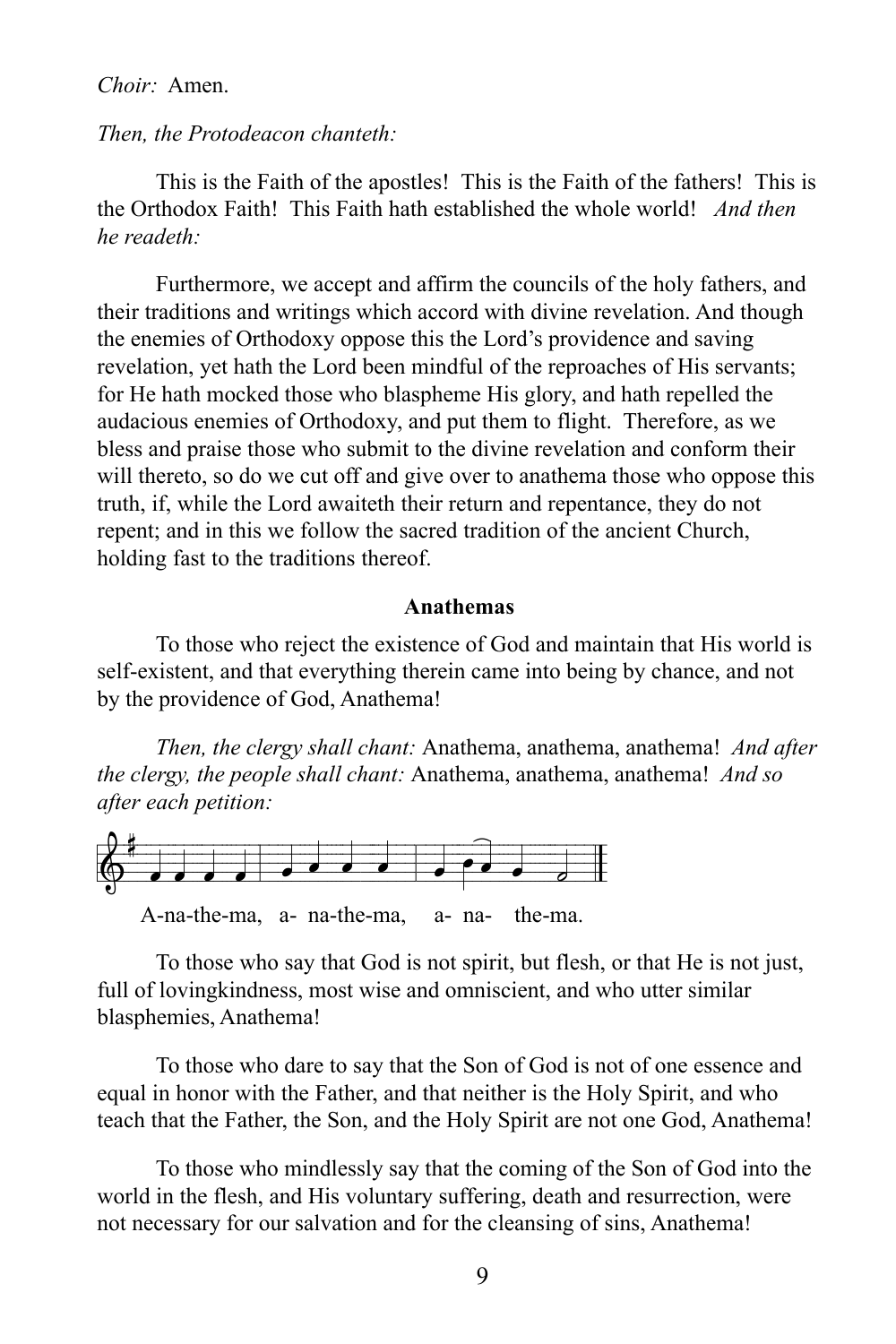To those who do not accept the grace of redemption proclaimed by the Gospel as our sole means of justification before God, Anathema!

To those who dare to say that the most pure Virgin Mary was not virgin before giving birth, during birthgiving, and after birthgiving, Anathema!

To those who do not believe that the Holy Spirit made wise the prophets and the apostles, and through them hath proclaimed to us the true path to everlasting salvation, and confirmed this by miracles, and now dwelleth in the hearts of true and faithful Christians and instructeth them in every truth, Anathema!

To those who deny the immortality of the soul, the end of time, the future judgment, everlasting reward in the heavens for virtue, and condemnation for sin, Anathema!

To those who reject all the holy mysteries performed by the Church of Christ, Anathema!

To those who reject the councils of the holy fathers and their traditions, which are in accord with divine revelation and are cherished piously by the Orthodox Catholic Church, Anathema!

To those who mock and blaspheme the holy icons, which the Holy Church affirms to be reminders of the works of God and of His favored ones, wrought so as to move those who gaze upon them to piety and emulation; and who dare to say that such are idols, Anathema!

To the Theosophists and other heretics who dare to say and irrationally to teach, that our Lord Jesus Christ did not descend to earth and become incarnate once only, but hath been incarnate many times; and who likewise deny that the true Wisdom of the Father is His only-begotten Son; and, contrary to divine Scripture and the teaching of the holy fathers, seek other wisdoms, Anathema!

To the Masons, followers of the occult, spiritualists, practitioners of witchcraft, and all who do not believe in the one God, but worship the demons; who do not humbly submit their life to God, but strive to learn the future through sorcery, Anathema!

To those who fall away from the Orthodox Faith, embracing false doctrine to the scandal of our brethren, Anathema! *and he says:*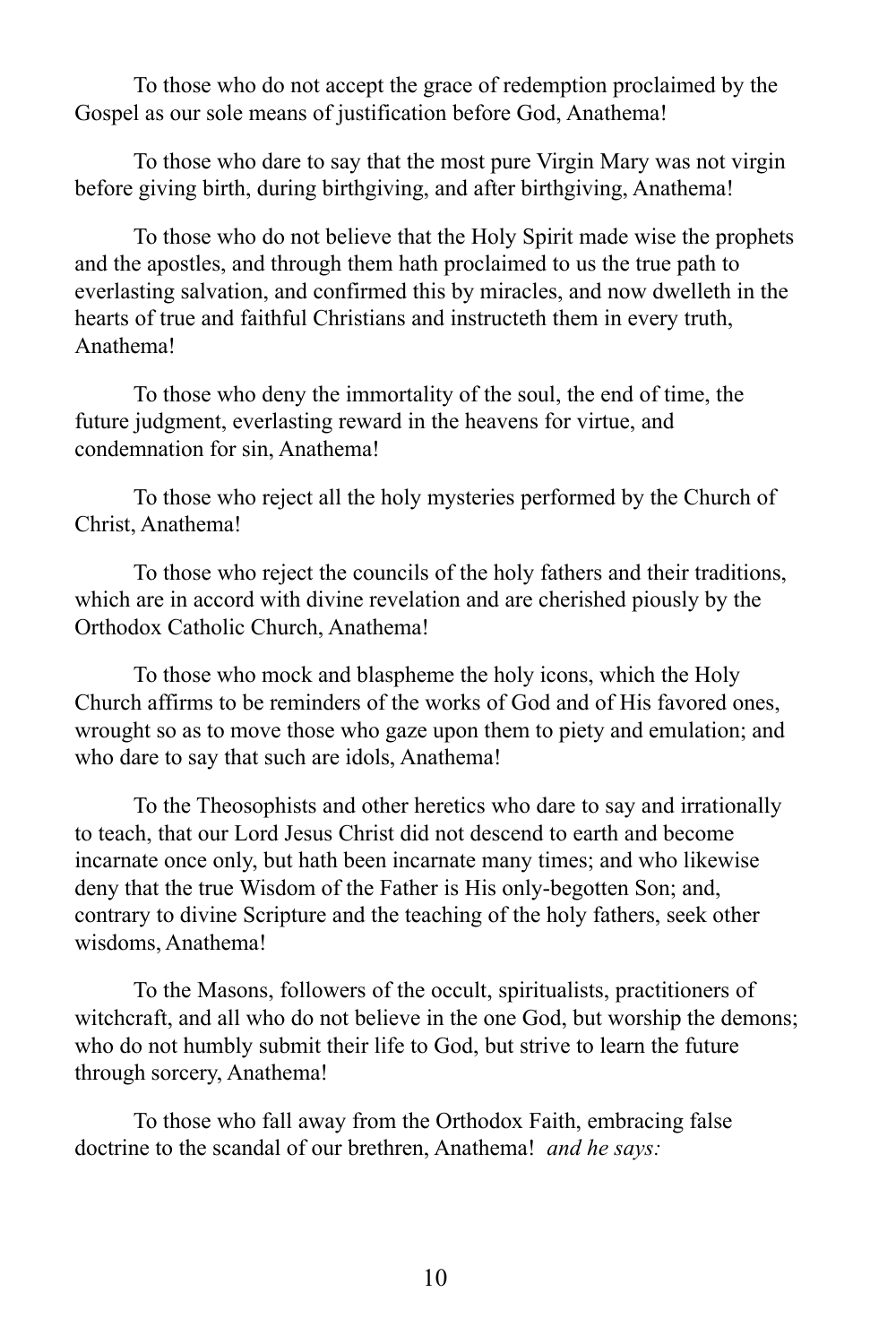#### **Diaconal Acclamations**

And celebrating the annual commemoration of all who, by word, writing, teaching, suffering and pious life have contended for Orthodoxy as its defenders and allies, the Church of Christ doth exclaim: To the holy and rightbelieving Emperor Constantine, equal of the apostles, to his mother, Helen, and to the Orthodox rulers of the Roman Empire, Theodosius the Great, Theodosius the Younger, Justinian, and to the other Orthodox rulers of the New Rome, Eternal memory!

*The clergy then chant:* Eternal memory! *thrice; whereupon the people likewise chant it thrice. And thus it is after each petition:*



To the most holy Patriarchs of Constantinople, Alexandria, Antioch, Jerusalem, Moscow, Serbia, Romania, Bulgaria, and Georgia, and the most sacred Orthodox metropolitans, archbishops and bishops, Eternal memory!

To the right-believing Kings Ethelbert, the enlightener of the Kentish; Oswin and Oswald, the enlighteners of Northumberland; Alfred the Great the defender of the Faith; and Edward Martyr, and to the right-believing Kings and Queens of every Orthodox land in all the world, Eternal memory!

To those who suffered and were slain in divers ways for the Orthodox Faith and for the fatherland: the princes, nobles and Christian soldiers, and all Orthodox Christians who have fallen asleep in true Faith and in the hope of resurrection, Eternal memory!

#### **Diaconal Commemorations**

The Orthodox Church of Christ, solemnly commemorating those who have contended in piety, and urging all her Christian children to emulate this, likewise hath the duty to praise the struggles of those who now, preparing themselves for eternal blessedness with saving faith and virtue, confess Orthodoxy. To those who love Christian piety, the defenders and protectors of the Church of Christ: the Orthodox and Christ-loving tsars, kings, princes and governors, grant, O Lord, a prosperous and peaceful life, health and salvation,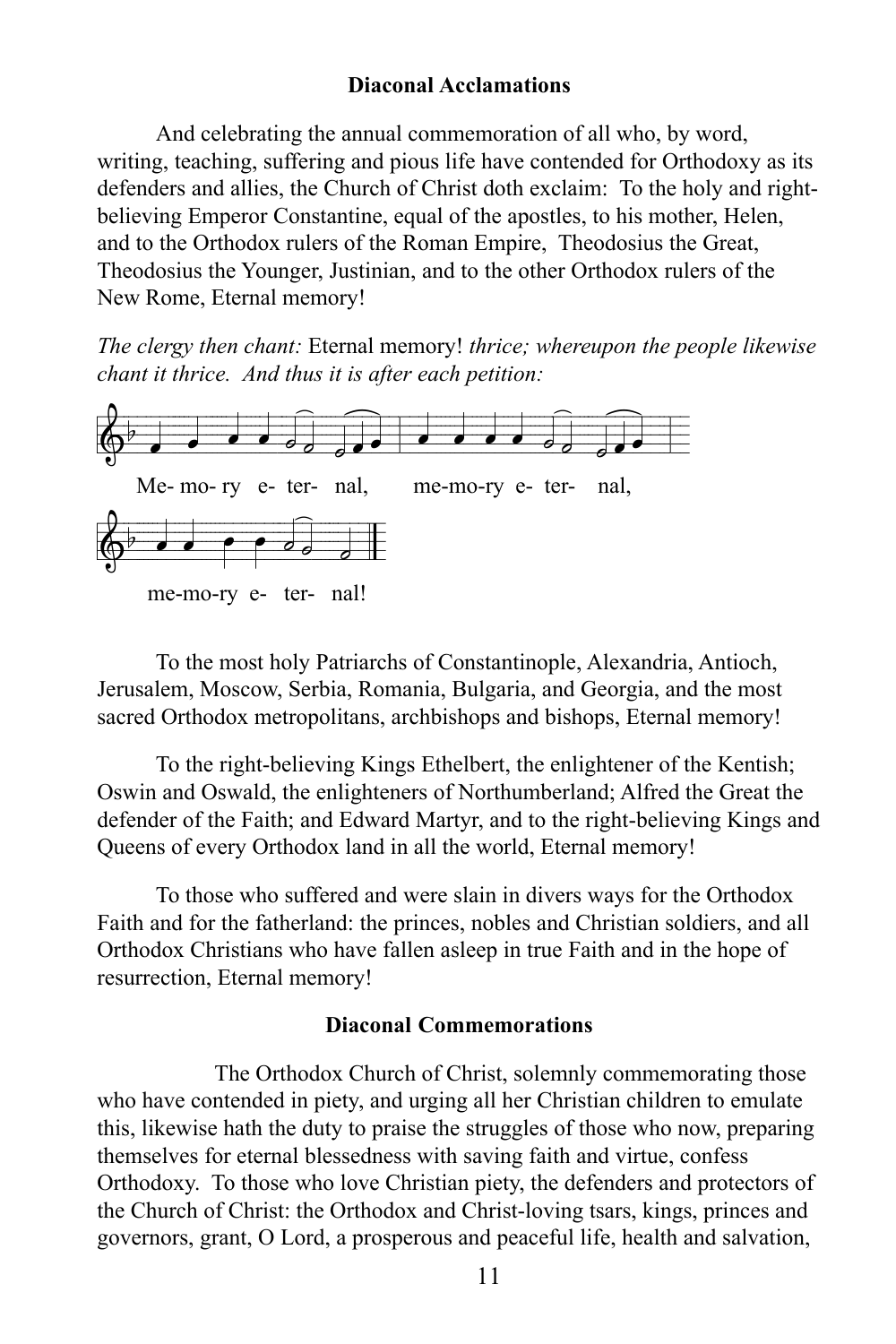and good success in all things, and victory and triumph over enemies; and preserve them for many years.

*The clergy then chant* Many years! *nine times, whereupon the people likewise chant it nine times; and thus after each petiton.*



Ma-ny years, ma-ny years, ma-ny years!

To our lord, the Very Most Reverend Evloghios, Archbishop of Milan and Metropolitan of Aquileia, First Hierarch of the Autonomous Metropolia of Western Europe & the Americas; and to our lord, the Most Reverend Hilarion, Archbishop of Austin, be many years!

To every land wherein Christians dwell; and to all Orthodox Christians who hold the saving Faith in Orthodox manner and submit themselves to the Law of Christ, grant, O Lord, peace, prosperity, an abundance of the fruits of the earth, and many years!

*Then the Bishop readeth the following prayer—*

O Holy Trinity, glorify and establish them utterly in the right Faith; and do Thou likewise convert those who pervert and blaspheme the Orthodox Faith and the Church of Christ, and who do not submit thereto, and bring them to the knowledge of Thine eternal Truth, through the supplications of our most holy Lady, the Theotokos and Ever-virgin Mary, and of all the Saints.

*Choir:* Amen.

### **Veneration of the Icons**

*And after this prayer, the Bishop immediately saith—*

Glory to Thee, our God and Benefactor, unto the ages of ages.

*Choir:* Amen.

*And the choir chanteth Te Deum Laudamus, the composition of Saint Ambrose of Milan. Meanwhile, the Bishop, archimandrites, and all the clergy venerate the holy icons.*

We praise Thee, O God; we confess Thee to be the Lord. All the earth doth magnify Thee, the preëternal Father. To thee with unceasing voices do all the angels, the heavens, and all the hosts, the cherubim and seraphim, cry: